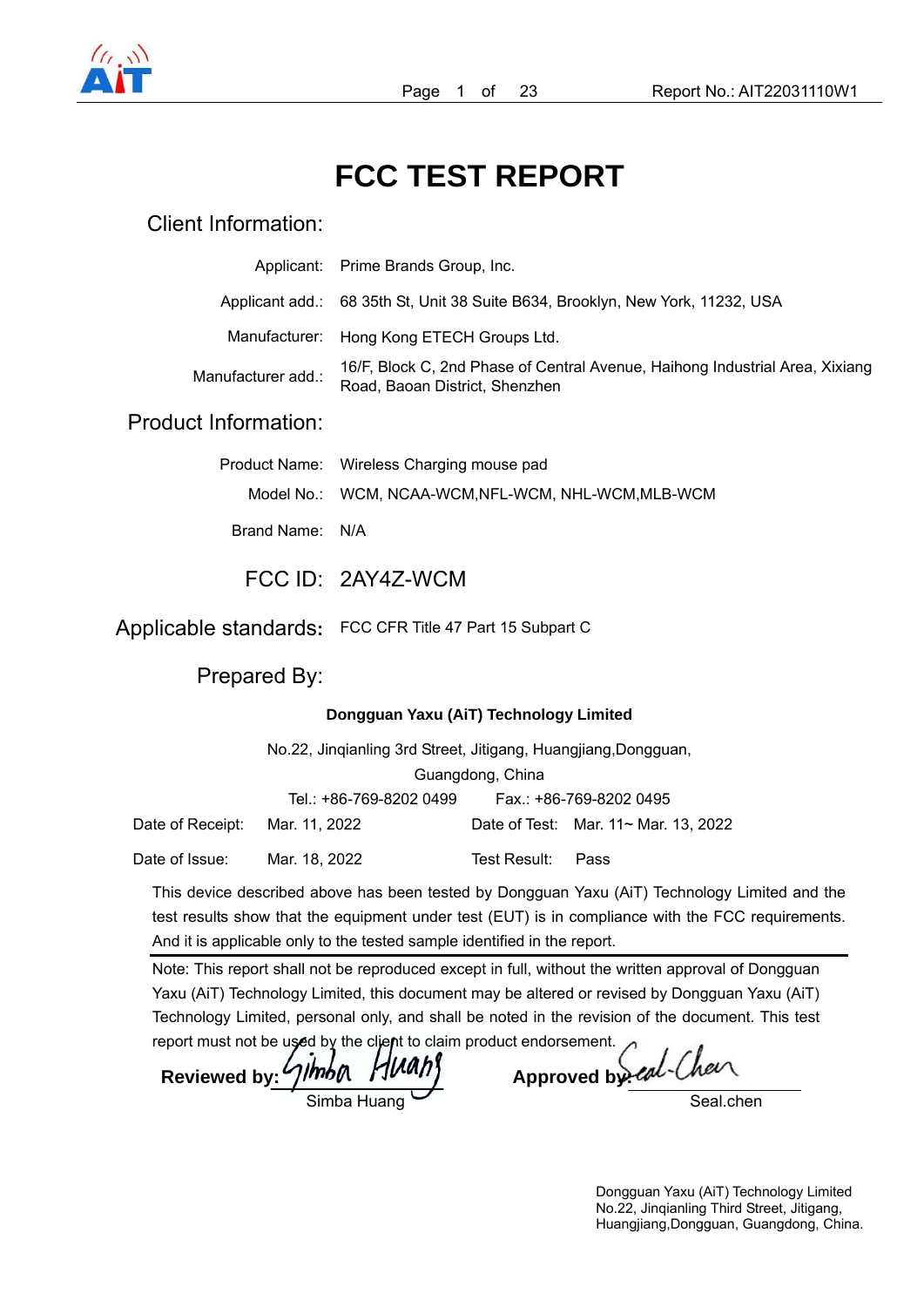

Page

#### **Contents**  $\mathbf 1$

|                         | <b>COVER PAGE</b> |  |
|-------------------------|-------------------|--|
| 1                       |                   |  |
| $\overline{2}$          |                   |  |
| 2.1                     |                   |  |
| 2.2                     |                   |  |
| $\overline{3}$          |                   |  |
| 3.1                     |                   |  |
| 3.2                     |                   |  |
| 3.3                     |                   |  |
| $\overline{\mathbf{4}}$ |                   |  |
| 4.1                     |                   |  |
| 4.2                     |                   |  |
| 4.3                     |                   |  |
| 4.4                     |                   |  |
| $5\phantom{1}$          |                   |  |
| $6\phantom{1}6$         |                   |  |
| 6.1                     |                   |  |
| 6.2                     |                   |  |
| 6.3                     |                   |  |
| 6.4                     |                   |  |
| 6.5                     |                   |  |
| 6.6                     |                   |  |
| 6.7                     |                   |  |
| $\overline{7}$          |                   |  |
|                         |                   |  |
| 7.2                     |                   |  |
| 7.3                     |                   |  |
| 7.4                     |                   |  |
| 7.5                     |                   |  |
| 8                       |                   |  |
| 8.1                     |                   |  |
| 8.2                     |                   |  |
| 9                       |                   |  |
| 10                      |                   |  |

Dongguan Yaxu (AiT) Technology Limited<br>No.22, Jinqianling Third Street, Jitigang,<br>Huangjiang,Dongguan, Guangdong, China.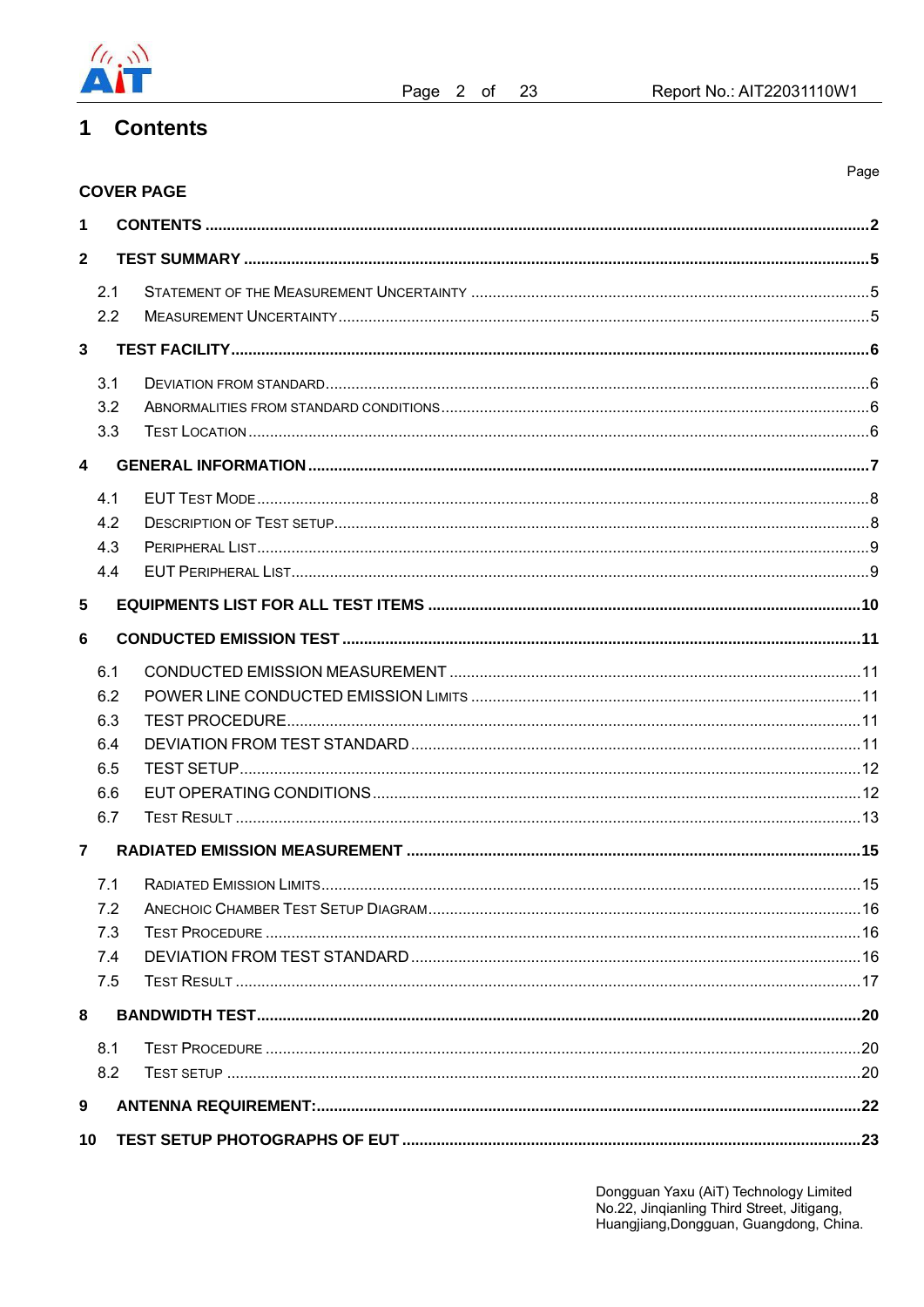

| <b>ALL SECTION OF PERSONAL PROPERTY</b> |  |  | Report No.: AIT22031110W1 |
|-----------------------------------------|--|--|---------------------------|
|                                         |  |  |                           |
|                                         |  |  |                           |
|                                         |  |  | Page 3 of 23              |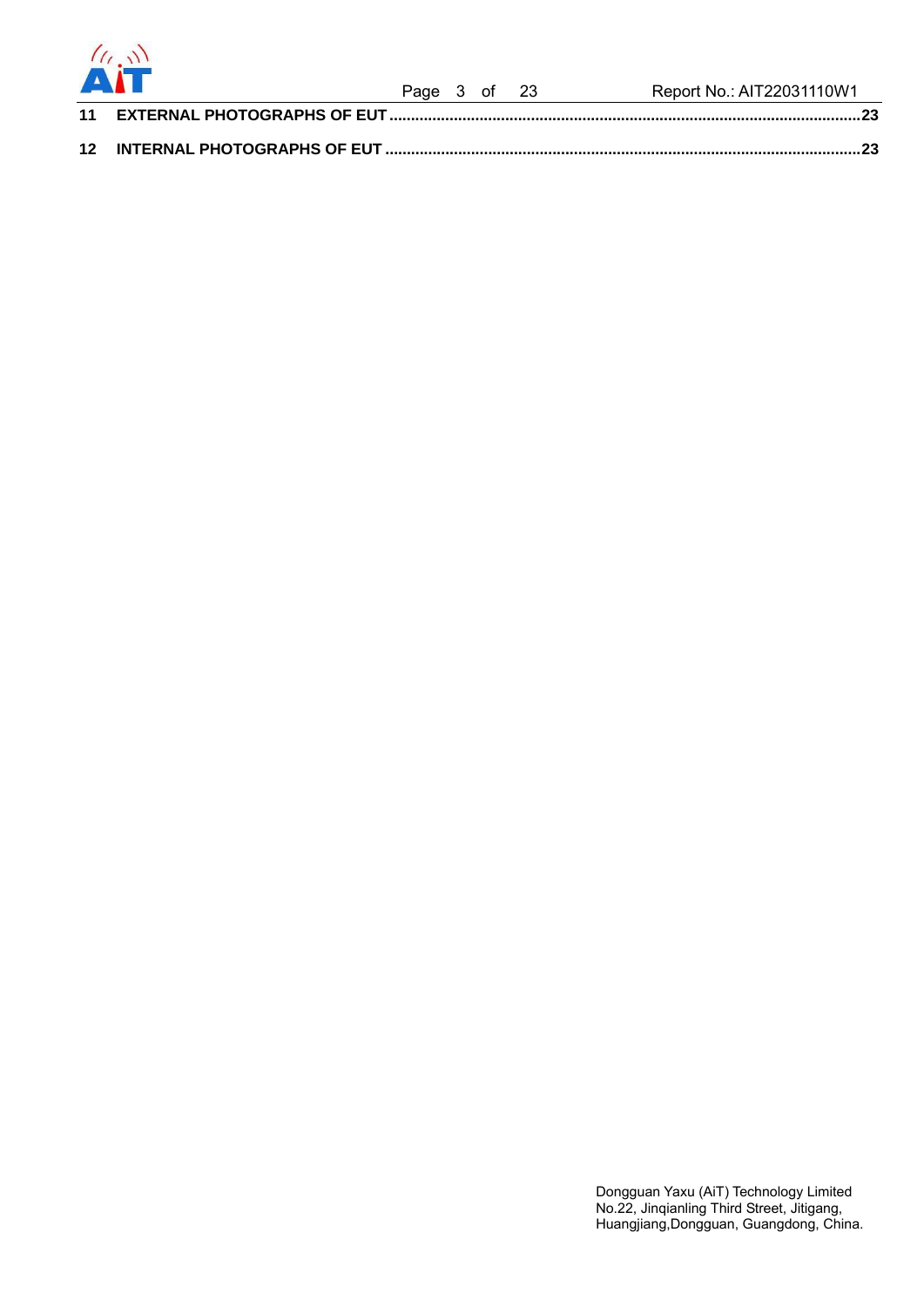

#### **Revision History**

| <b>Revision</b> | <b>Issue Date</b> | <b>Revisions</b> | Revised By |
|-----------------|-------------------|------------------|------------|
| 000             | Mar. 18, 2022     | Initial Issue    | Seal Chen  |
|                 |                   |                  |            |
|                 |                   |                  |            |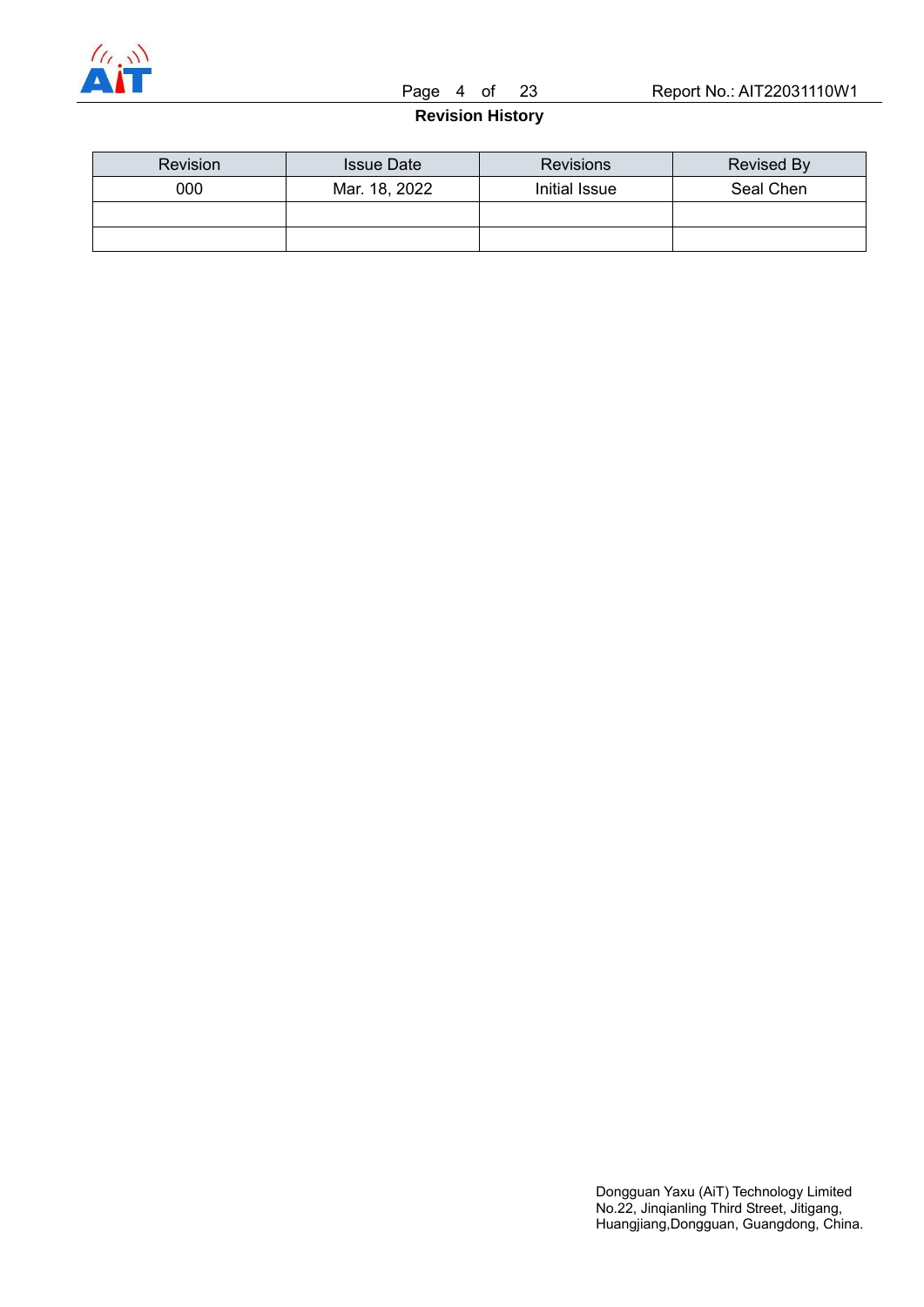

## **2 Test Summary**

| <b>Test Item</b>                 | <b>Section in CFR 47</b> | <b>Result</b> |
|----------------------------------|--------------------------|---------------|
| Antenna requirement              | 15.203                   | Pass          |
| AC Power Line Conducted Emission | 15.207                   | Pass          |
| <b>Spurious Emission</b>         | 15.209(a)(f)             | Pass          |
| 20dB Bandwidth                   | 15.215                   | Pass          |

*Note* 

- *1. Test according to ANSI C63.10:2013.*
- *2. The measurement uncertainty is not included in the test result.*
- *3. Test results in other test report (RF Exposure Evaluation Report)*

#### **2.1 Statement of the Measurement Uncertainty**

The data and results referenced in this document are true and accurate. The reader is cautioned that there may be errors within the calibration limits of the equipment and facilities. The measurement uncertainty was calculated for all measurements listed in this test report acc. To CISPR 16 – 4 "Specification for radio disturbance and immunity measuring apparatus and methods – Part 4: Uncertainty in EMC Measurements" and is documented in the AiT quality system acc. To DIN EN ISO/IEC 17025. Furthermore, component and process variability of devices similar to that tested may result in additional deviation. The manufacturer has the sole responsibility of continued compliance of the device.

#### **2.2 Measurement Uncertainty**

| <b>Test Item</b>                                                                                           | <b>Frequency Range</b> | <b>Measurement Uncertainty</b> | <b>Notes</b> |  |
|------------------------------------------------------------------------------------------------------------|------------------------|--------------------------------|--------------|--|
| <b>Radiated Emission</b>                                                                                   | 0.009MHz-30MHz         | 3.10dB                         |              |  |
| <b>Radiated Emission</b>                                                                                   | 30MHz-1GHz             | 3.75dB                         |              |  |
| <b>Radiated Emission</b>                                                                                   | 1GHz-18GHz             | 3.88dB                         |              |  |
| <b>Radiated Emission</b>                                                                                   | 18GHz-40GHz            | 3.88dB                         |              |  |
| <b>AC Power Line Conducted</b>                                                                             | $0.15$ MHz ~ 30MHz     | 1.20dB                         |              |  |
| Emission                                                                                                   |                        |                                | (1)          |  |
| Note $(1)$ : The measurement uncertainty is for coverage factor of $k=2$ and a level of confidence of 95%. |                        |                                |              |  |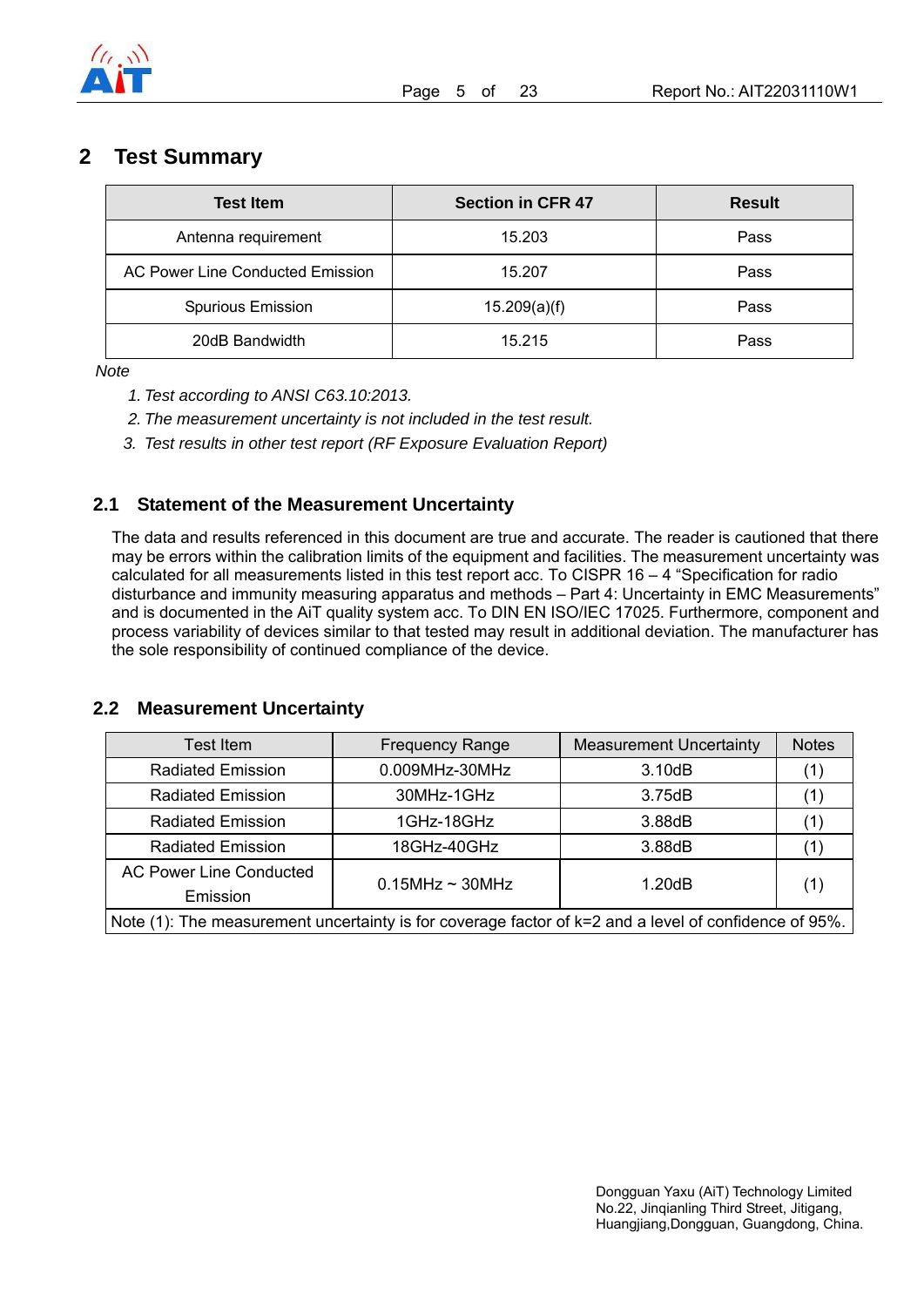

## **3 Test Facility**

### **The test facility is recognized, certified or accredited by the following organizations: .CNAS- Registration No: L6177**

Dongguan Yaxu (AiT) technology Limited is accredited to ISO/IEC 17025:2017 general Requirements for the competence of testing and calibration laboratories (CNAS-CL01 Accreditation Criteria for the competence of testing and calibration laboratories) on Aug.04, 2020

#### **FCC-Registration No.: 703111 Designation Number: CN1313**

Dongguan Yaxu (AiT) technology Limited has been registered and fully described in a report filed with the (FCC) Federal Communications Commission. The acceptance letter from the FCC is maintained in our files.

#### **IC —Registration No.: 6819A CAB identifier: CN0122**

The 3m Semi-anechoic chamber of Dongguan Yaxu (AiT) technology Limited has been registered by Certification and Engineering Bureau of Industry Canada for radio equipment testing with Registration No.: 6819A

#### **A2LA-Lab Cert. No.: 6317.01**

Dongguan Yaxu (AiT) technology Limited has been accredited by A2LA for technical competence in the field of electrical testing, and proved to be in compliance with ISO/IEC 17025: 2017 General Requirements for the Competence of Testing and Calibration Laboratories and any additional program requirements in the identified field of testing.

### **3.1 Deviation from standard**

None

### **3.2 Abnormalities from standard conditions**

None

### **3.3 Test Location**

#### **Dongguan Yaxu (AiT) Technology Limited**

Address: No.22, Jinqianling 3rd Street, Jitigang, Huangjiang,Dongguan, Guangdong, China

Tel.: +86-769-8202 0499

Fax.: +86-769-8202 0495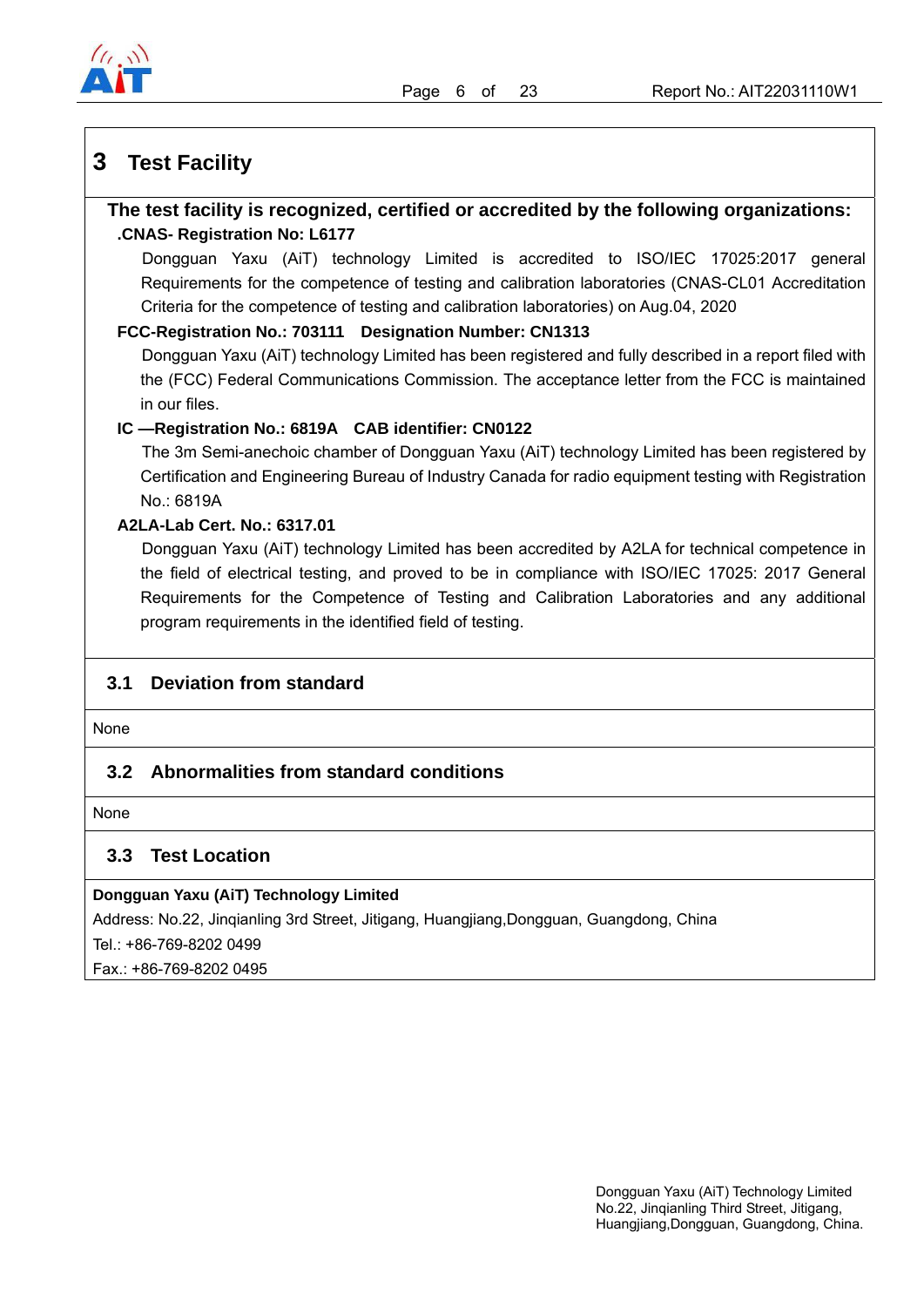

## **4 General Information**

| <b>EUT Name:</b>       | Wireless Charging mouse pad                                                                                          |
|------------------------|----------------------------------------------------------------------------------------------------------------------|
| Model No:              | <b>WCM</b>                                                                                                           |
| Serial Model:          | NCAA-WCM, NFL-WCM, NHL-WCM, MLB-WCM                                                                                  |
| Test sample(s) ID:     | 22031110                                                                                                             |
| Sample(s) Status:      | Engineer sample                                                                                                      |
| Serial No.:            | N/A                                                                                                                  |
| Operation frequency:   | 111kHz-205kHz                                                                                                        |
| Modulation Technology: | <b>MSK</b>                                                                                                           |
| Antenna Type:          | loop coil Antenna                                                                                                    |
| Antenna gain:          | 0dBi                                                                                                                 |
| Hardware version.:     | HY-1842D-V1                                                                                                          |
| Software version.:     | V <sub>1</sub>                                                                                                       |
|                        | Input:5V@2A / 9V@1.67A                                                                                               |
| Power supply:          | Output:5V@1A/ 9V@1.1A                                                                                                |
|                        | Wireless output: 10W                                                                                                 |
| Model different:       | Only model name different.                                                                                           |
| Note:                  | For a more detailed features description, please refer to the manufacturer's<br>specifications or the User's Manual. |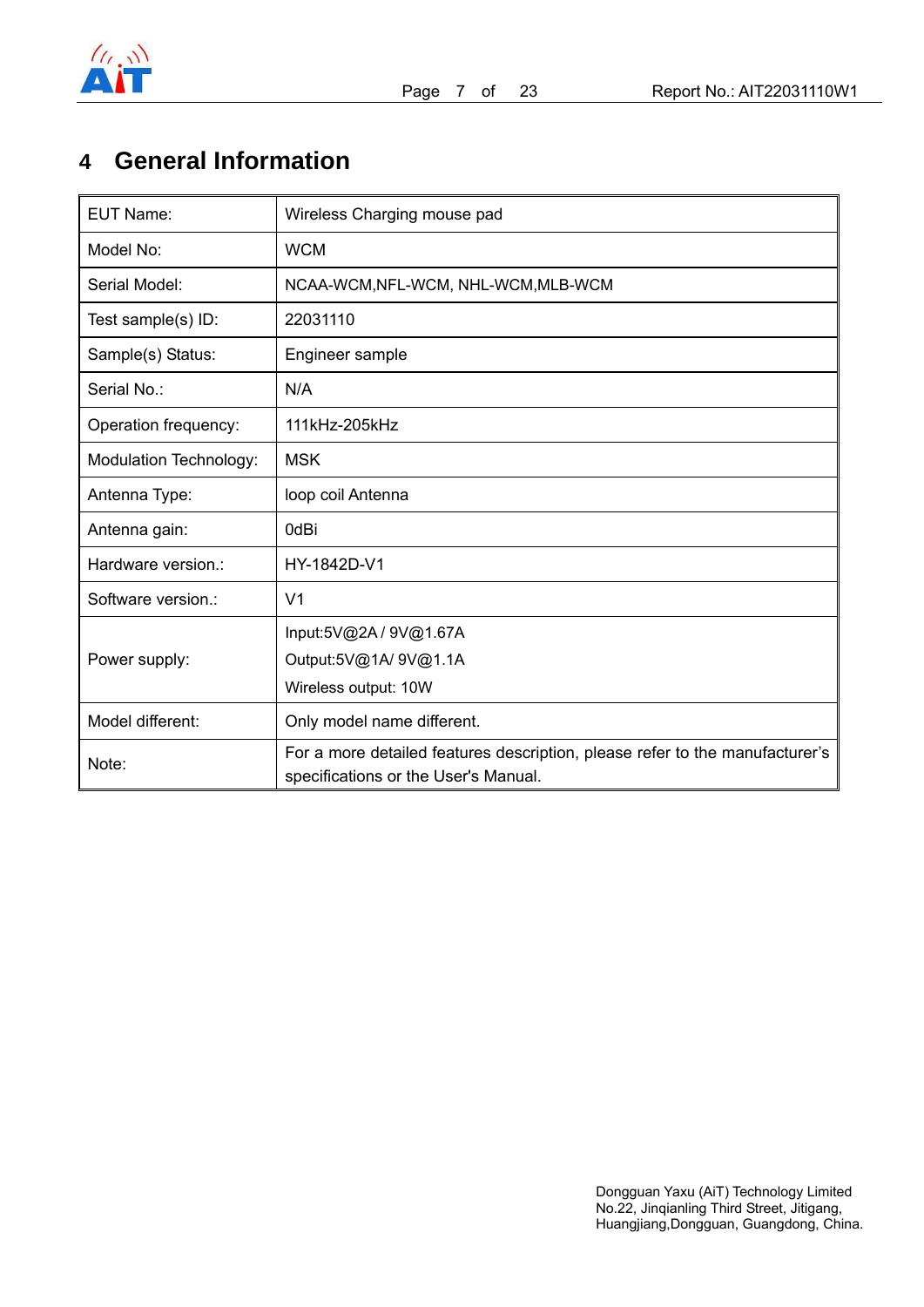

## **4.1 EUT Test Mode**

| Mode 1 | Test the EUT in wireless charge mode. |
|--------|---------------------------------------|
| Mode 2 | Test the EUT in idle mode.            |

## **4.2 Description of Test setup**

EUT was tested in normal configuration (Please See following Block diagram)

| 1. Block diagram of EUT configuration |            |         |              |  |  |
|---------------------------------------|------------|---------|--------------|--|--|
| Mode 1:                               |            |         |              |  |  |
|                                       | Load       |         |              |  |  |
|                                       | <b>EUT</b> | Adapter | AC 120V/60Hz |  |  |
|                                       |            |         |              |  |  |
|                                       |            |         |              |  |  |
|                                       |            |         |              |  |  |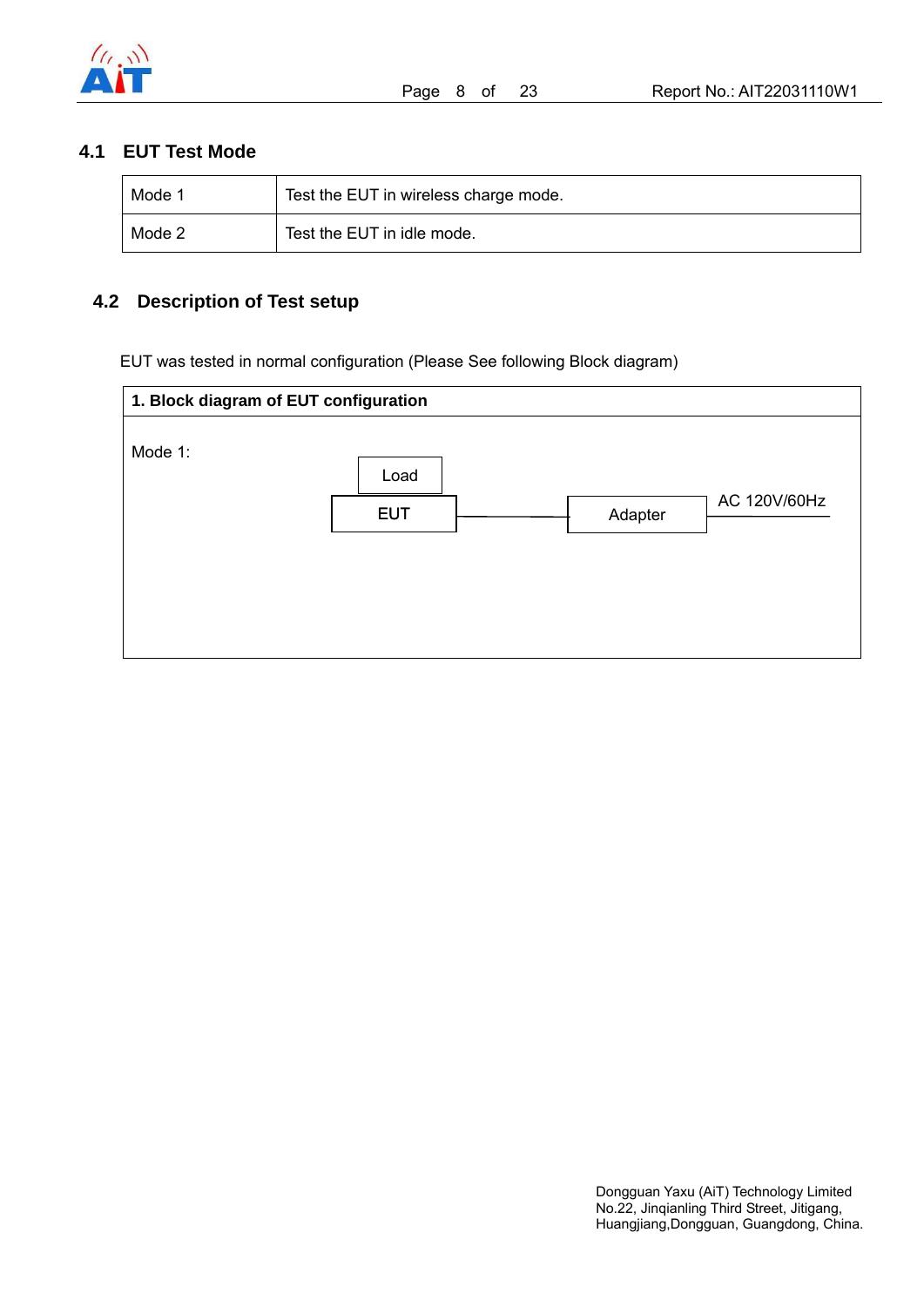

## **4.3 Peripheral List**

| N<br>о.        | <b>Equipment</b> | <b>Manufacturer</b> | Model No. | Serial No. | Power cord | signal cable |
|----------------|------------------|---------------------|-----------|------------|------------|--------------|
| 1              | Adapter          | Salcom              | V2321     | N/A        | N/A        | N/A          |
| $\overline{2}$ | Mobile<br>Iphone | iphone              | N/A       | Iphone 11  | N/A        | N/A          |

## **4.4 EUT Peripheral List**

| No. | Equipment | Manufacturer | <b>EMC</b><br>Compliance | Model No. | Serial No. | Power cord | signal cable |
|-----|-----------|--------------|--------------------------|-----------|------------|------------|--------------|
|     | N/A       | N/A          | N/A                      | N/A       | N/A        | N/A        | N/A          |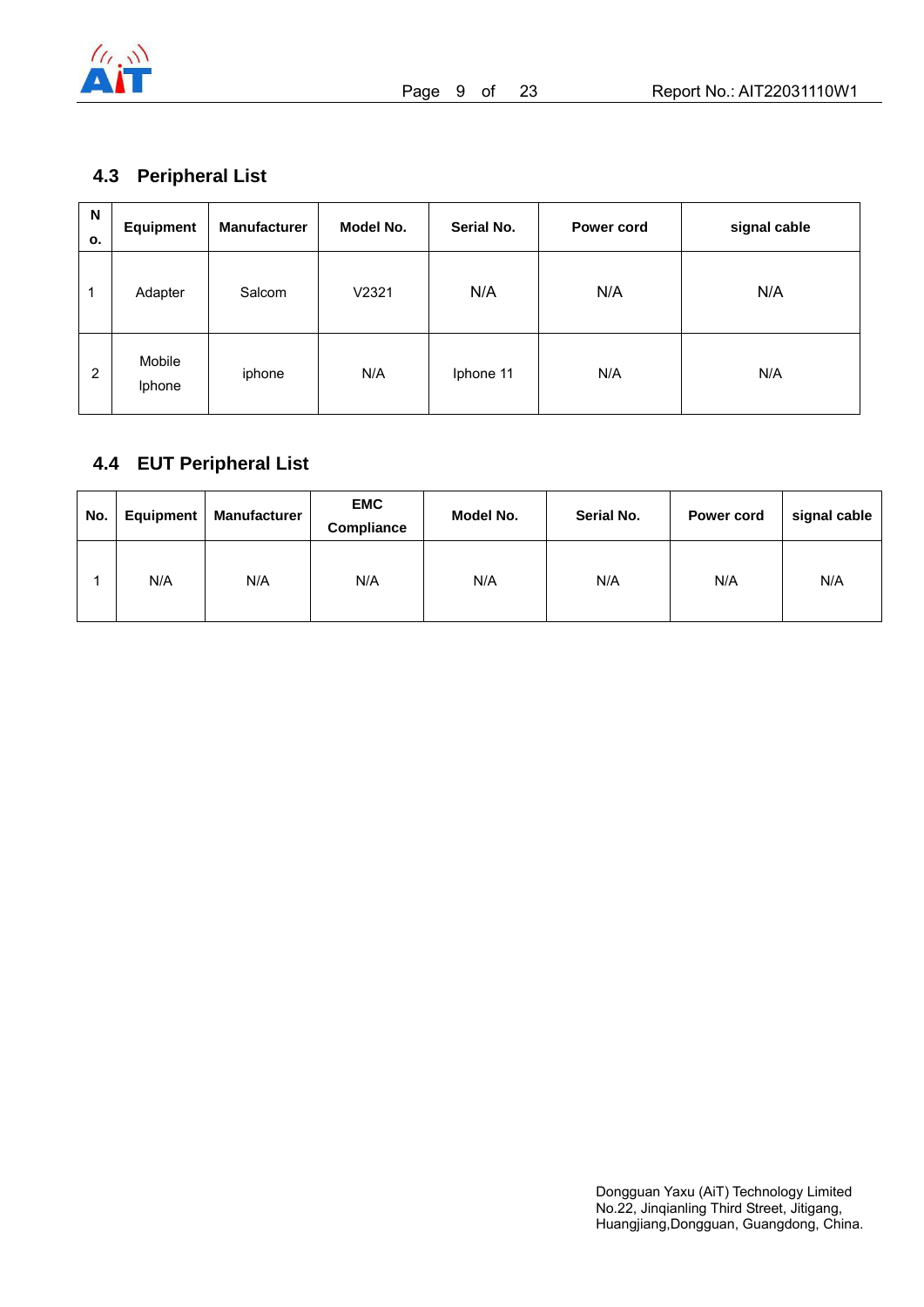

## **5 Equipments List for All Test Items**

| No             | <b>Test Equipment</b>                                | <b>Manufacturer</b> | <b>Model No</b>     | <b>Serial No</b>           | <b>Cal. Date</b> | <b>Cal. Due Date</b> |
|----------------|------------------------------------------------------|---------------------|---------------------|----------------------------|------------------|----------------------|
| 1              | Spectrum Analyzer                                    | <b>R&amp;S</b>      | <b>FSV40</b>        | 101470                     | 2021.08.30       | 2022.08.29           |
| $\overline{c}$ | EMI Measuring<br>Receiver                            | R&S                 | <b>ESR</b>          | 101660                     | 2021.08.30       | 2022.08.29           |
| 3              | Low Noise Pre Amplifier                              | HP                  | <b>HP8447E</b>      | 1937A01855                 | 2021.08.30       | 2022.08.29           |
| 4              | Low Noise Pre Amplifier                              | Tsj                 | MLA-0120-A02-<br>34 | 2648A04738                 | 2021.08.30       | 2022.08.29           |
| 5              | Passive Loop                                         | <b>ETS</b>          | 6512                | 00165355                   | 2020.09.05       | 2022.09.04           |
| 6              | <b>TRILOG Super</b><br><b>Broadband test Antenna</b> | <b>SCHWARZBECK</b>  | <b>VULB9160</b>     | 9160-3206                  | 2021.08.29       | 2024.08.28           |
| $\overline{7}$ | Broadband Horn Antenna                               | <b>SCHWARZBECK</b>  | BBHA9120D           | 452                        | 2021.08.29       | 2024.08.28           |
| 8              | SHF-EHF Horn Antenna<br>15-40GHz                     | <b>SCHWARZBECK</b>  | <b>BBHA9170</b>     | BBHA917036<br>7d           | 2020.11.24       | 2023.11.23           |
| 9              | <b>EMI Test Receiver</b>                             | <b>R&amp;S</b>      | <b>ESCI</b>         | 100124                     | 2021.08.30       | 2022.08.29           |
| 10             | <b>LISN</b>                                          | Kyoritsu            | <b>KNW-242</b>      | 8-837-4                    | 2021.08.30       | 2022.08.29           |
| 11             | <b>LISN</b>                                          | <b>R&amp;S</b>      | ESH3-Z2             | 0357.8810.54-<br>101161-S2 | 2021.08.30       | 2022.08.29           |
| 12             | Pro.Temp&Humi.chamber                                | <b>MENTEK</b>       | MHP-150-1C          | MAA0811250<br>1            | 2021.08.30       | 2022.08.29           |
| 13             | <b>RF Automatic Test</b><br>system                   | MW                  | MW100-RFCB          | 21033016                   | 2021.08.30       | 2022.08.29           |
| 14             | Signal Generator                                     | Agilent             | N5182A              | MY50143009                 | 2021.08.30       | 2022.08.29           |
| 15             | <b>Wideband Radio</b><br>communication tester        | R&S                 | <b>CMW500</b>       | 1201.0002K5<br>$\mathsf 0$ | 2021.08.30       | 2022.08.29           |
| 16             | <b>RF Automatic Test</b><br>system                   | <b>MW</b>           | MW100-RFCB          | 21033016                   | 2021.08.30       | 2022.08.29           |
| 17             | DC power supply                                      | ZHAOXIN             | RXN-305D-2          | 2807000255<br>9            | N/A              | N/A                  |
| 18             | <b>RE Software</b>                                   | EZ                  | EZ-EMC_RE           | Ver.AIT-03A                | N/A              | N/A                  |
| 19             | <b>CE Software</b>                                   | EZ                  | EZ-EMC_CE           | Ver.AIT-03A                | N/A              | N/A                  |
| 20             | RF Software                                          | MW                  | MTS 8310            | 2.0.0.0                    | N/A              | N/A                  |
| 21             | temporary antenna<br>connector(Note)                 | <b>NTS</b>          | R001                | N/A                        | N/A              | N/A                  |

Dongguan Yaxu (AiT) Technology Limited No.22, Jinqianling Third Street, Jitigang, Huangjiang,Dongguan, Guangdong, China.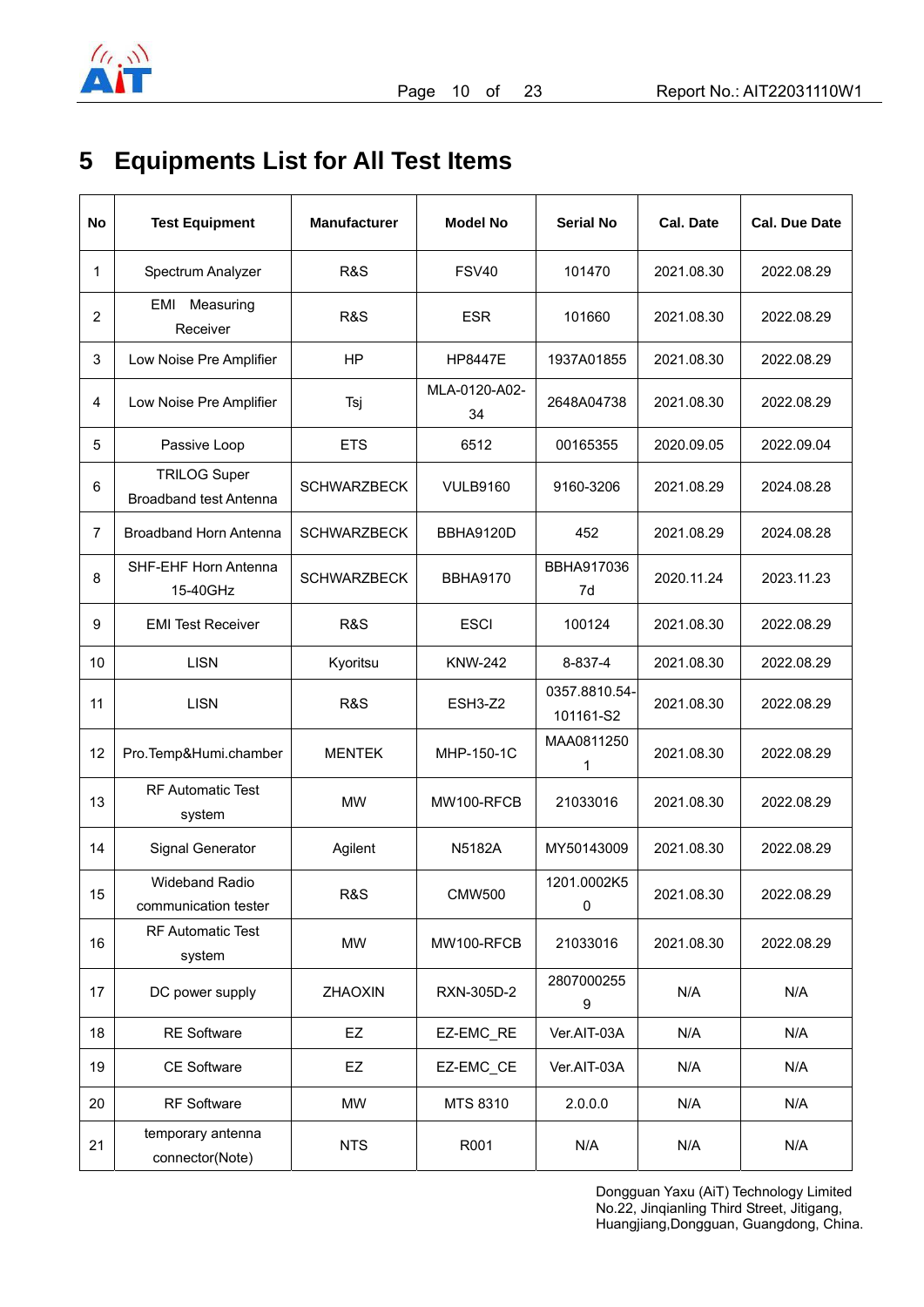

## **6 CONDUCTED EMISSION TEST**

### **6.1 CONDUCTED EMISSION MEASUREMENT**

| Test Requirement:                     | FCC Part15 C Section 15.207          |
|---------------------------------------|--------------------------------------|
| Test Method:                          | ANSI C63.10:2013                     |
| Test Frequency Range: 150KHz to 30MHz |                                      |
| Receiver setup:                       | RBW=9KHz, VBW=30KHz, Sweep time=auto |

## **6.2 POWER LINE CONDUCTED EMISSION Limits**

| <b>FREQUENCY (MHz)</b> | Limit (dBuV) | Standard    |            |
|------------------------|--------------|-------------|------------|
|                        | Quas -peak   | Average     |            |
| $0.15 - 0.5$           | $66 - 56$ *  | $56 - 46$ * | <b>FCC</b> |
| $0.50 - 5.0$           | 56.00        | 46.00       | <b>FCC</b> |
| $5.0 - 30.0$           | 60.00        | 50.00       | <b>FCC</b> |

Note:

(1) \*Decreases with the logarithm of the frequency.

## **6.3 TEST PROCEDURE**

- a. The EUT was placed 0.8 meters from the horizontal ground plane with EUT being connected to the power mains through a line impedance stabilization network (LISN). All other support equipments powered from additional LISN(s). The LISN provide 50 Ohm/ 50uH of coupling impedance for the measuring instrument.
- $h$  Interconnecting cables that hang closer than 40 cm to the ground plane shall be folded back and forth in the center forming a bundle 30 to 40 cm long.
- $c.$  I/O cables that are not connected to a peripheral shall be bundled in the center. The end of the cable may be terminated, if required, using the correct terminating impedance. The overall length shall not exceed 1 m.
- d. LISN at least 80 cm from nearest part of EUT chassis.
- e. For the actual test configuration, please refer to the related Item –EUT Test Photos.

### **6.4 DEVIATION FROM TEST STANDARD**

No deviation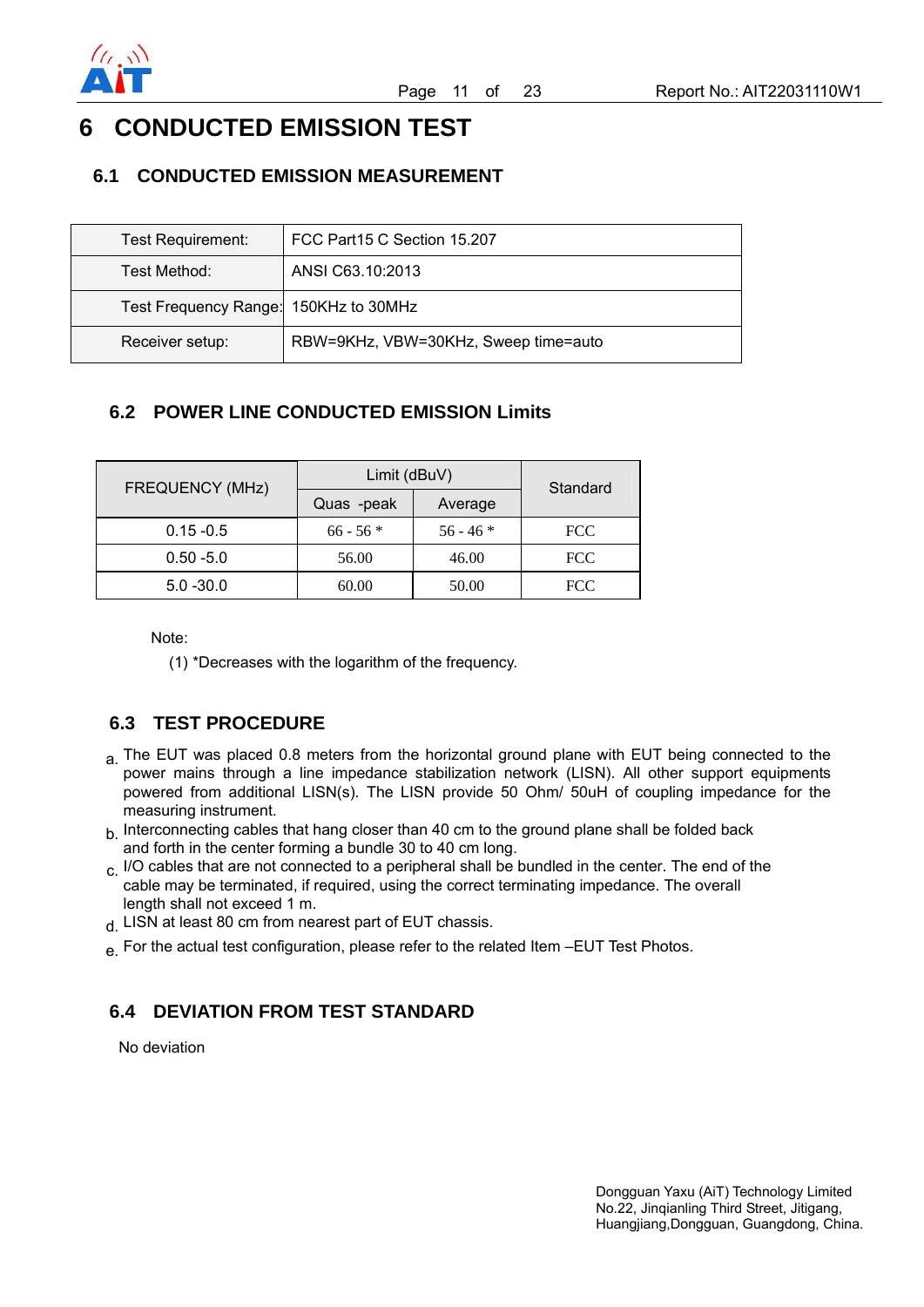

#### **6.5 TEST SETUP**



### **6.6 EUT OPERATING CONDITIONS**

The EUT was configured for testing in a typical fashion (as a customer would normally use it). The EUT has been programmed to continuously transmit during test. This operating condition was tested and used to collect the included data.

We pretest AC 120V and AC 230V, the worst voltage was AC 120V and the data recording in the report.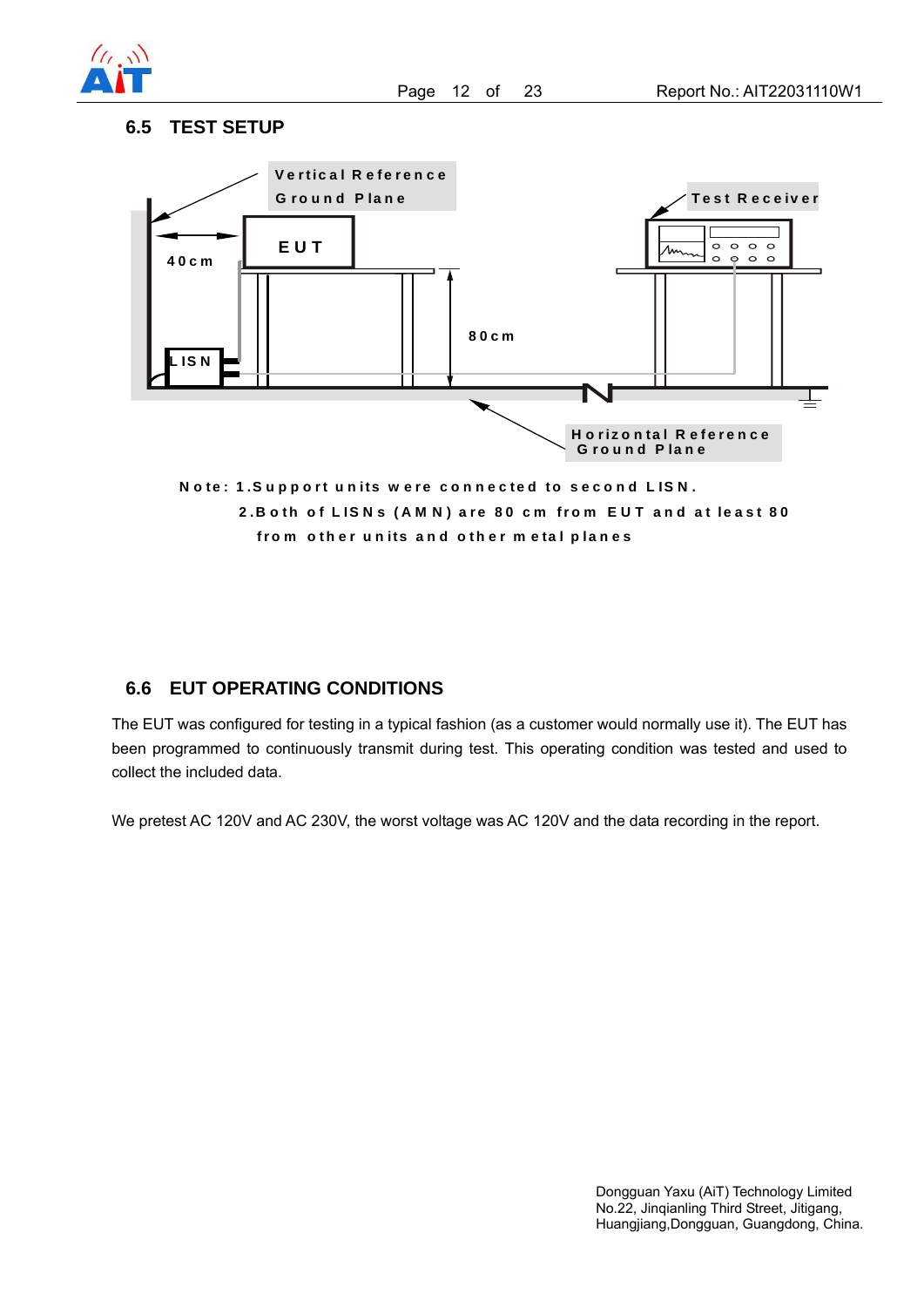

### **6.7 Test Result**

| Temperature:     | $123.5^{\circ}$ C | <b>Relative Humidity:</b> | 152.3% |
|------------------|-------------------|---------------------------|--------|
| <b>Pressure:</b> | '101kPa           | IPhase :                  |        |
| Test Voltage :   | AC 120V/60Hz      |                           |        |



| No. Mk.  | Freq.      | Reading<br>Level | Correct<br>Factor | Measure-<br>ment | Limit | Over          |            |
|----------|------------|------------------|-------------------|------------------|-------|---------------|------------|
|          | <b>MHz</b> | dBuV             | dB                | dBuV             | dBuM  | dB            | Detector   |
| 1        | 0.2580     | 19.25            | 10.87             | 30.12            |       | 51.49 - 21.37 | AVG.       |
| 2        | 0.2660     | 38.92            | 10.84             | 49.76            |       | 61.24 - 11.48 | ΩP         |
| 3        | 2.0460     | 33.34            | 9.99              | 43.33            |       | 56.00 - 12.67 | QP         |
| 4        | 2.0460     | 19.50            | 9.99              | 29.49            |       | 46.00 -16.51  | AVG.       |
| 5        | 29.0380    | 33.95            | 11.41             | 45.36            |       | 60.00 - 14.64 | QP         |
| 6.<br>Ŧ, | 29,2700    | 30.95            | 11.42             | 42.37            | 50.00 | $-7.63$       | <b>AVG</b> |

Notes:

1.An initial pre-scan was performed on the line and neutral lines with peak detector.

2.Quasi-Peak and Average measurement were performed at the frequencies with maximized peak emission.

3.Mesurement Level = Reading level + Correct Factor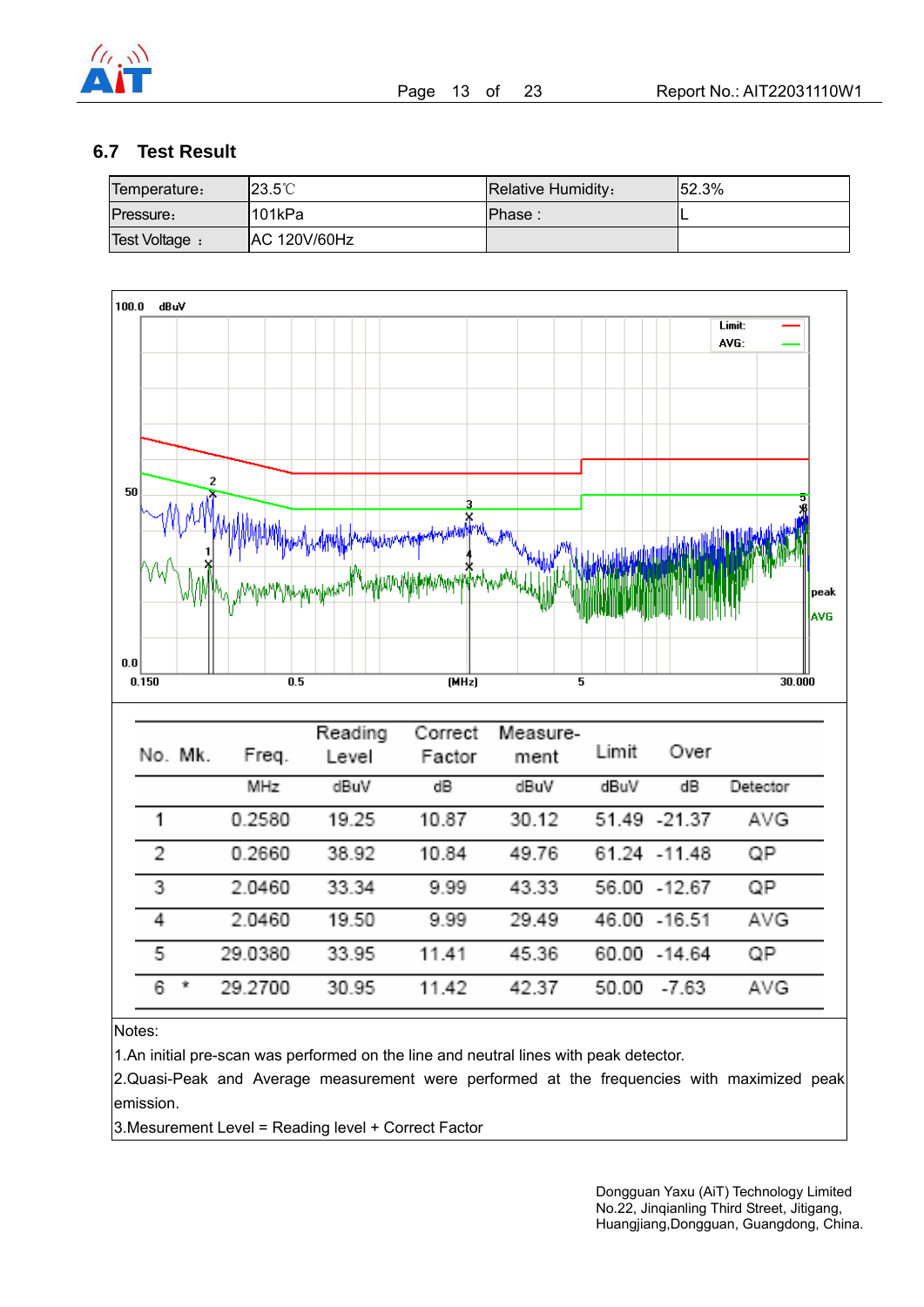

Page 14 of 23 Report No.: AIT22031110W1

| Temperature:          | $23.5^{\circ}$ C    | Relative Humidity: | 152.3% |
|-----------------------|---------------------|--------------------|--------|
| Pressure:             | l101kPa             | IPhase:            | N      |
| <b>Test Voltage</b> : | <b>AC 120V/60Hz</b> |                    |        |



Notes:

6

2.0260

1.An initial pre-scan was performed on the line and neutral lines with peak detector.

22.97

2.Quasi-Peak and Average measurement were performed at the frequencies with maximized peak emission. 3.Mesurement Level = Reading level + Correct Factor

9.99

32.96

46.00 -13.04

AVG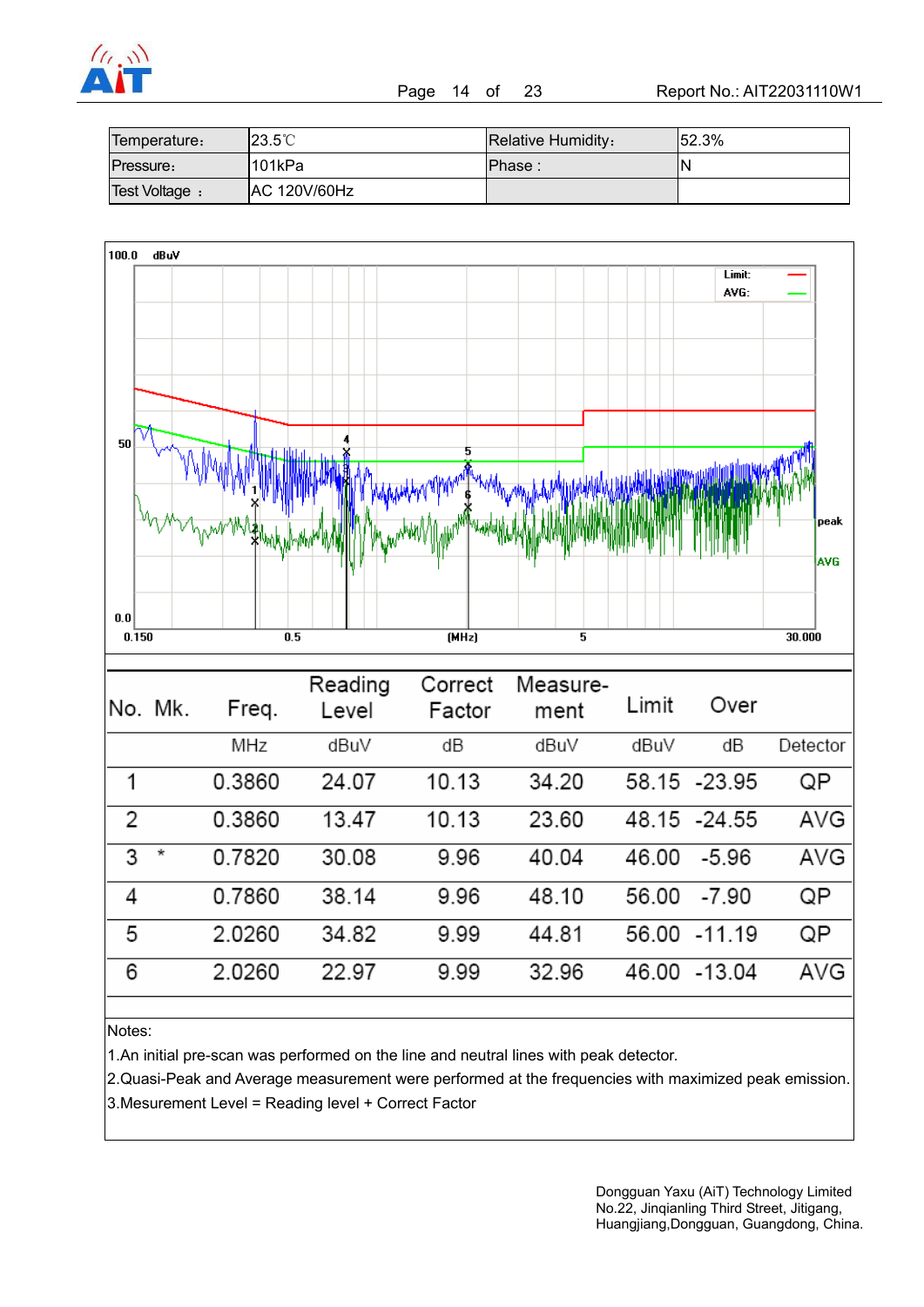

## **7 RADIATED EMISSION MEASUREMENT**

| <b>Test Requirement:</b>     | FCC Part15 C Section 15.209 |            |            |            |            |  |
|------------------------------|-----------------------------|------------|------------|------------|------------|--|
| Test Method:                 | ANSI C63.10:2013            |            |            |            |            |  |
| <b>Test Frequency Range:</b> | 9kHz to 1GHz                |            |            |            |            |  |
| Test site:                   | Measurement Distance: 3m    |            |            |            |            |  |
| Receiver setup:              | Frequency                   | Detector   | <b>RBW</b> | <b>VBW</b> | Value      |  |
|                              | 9KHz-150KHz                 | Quasi-peak | 200Hz      | 600Hz      | Quasi-peak |  |
|                              | 150KHz-30MHz                | Quasi-peak | 9KHz       | 30KHz      | Quasi-peak |  |
|                              | 30MHz-1GHz                  | Quasi-peak | 100KHz     | 300KHz     | Quasi-peak |  |
|                              | Above 1GHz                  | Peak       | 1MHz       | 3MHz       | Peak       |  |
|                              |                             | Peak       | 1MHz       | 10Hz       | Average    |  |

## **7.1 Radiated Emission Limits**

#### **Limits for frequency below 30MHz**

| Frequency       | Limit $(uV/m)$ | Measurement<br>Distance(m) | Remark           |
|-----------------|----------------|----------------------------|------------------|
| $0.009 - 0.490$ | 2400/F(kHz)    | 300                        | Quasi-peak Value |
| 0.490-1.705     | 24000/F(kHz)   | 30                         | Quasi-peak Value |
| 1.705-30        | 30             | 30                         | Quasi-peak Value |

#### **Limits for frequency Above 30MHz**

| Frequency     | Limit ( $d$ BuV/m @3m) | Remark           |
|---------------|------------------------|------------------|
| 30MHz-88MHz   | 40.00                  | Quasi-peak Value |
| 88MHz-216MHz  | 43.50                  | Quasi-peak Value |
| 216MHz-960MHz | 46.00                  | Quasi-peak Value |
| 960MHz-1GHz   | 54.00                  | Quasi-peak Value |
|               | 54.00                  | Average Value    |
| Above 1GHz    | 74.00                  | Peak Value       |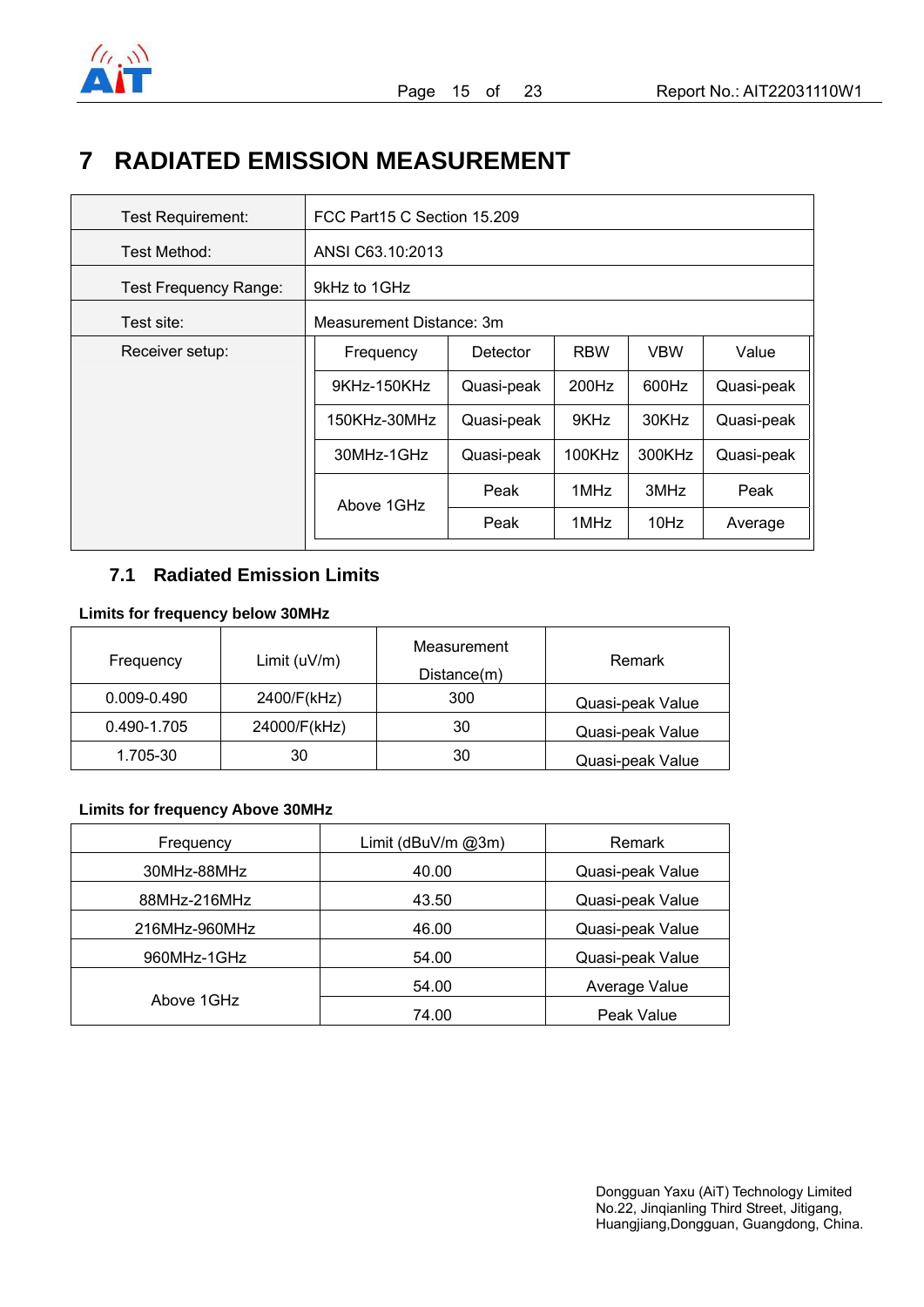

#### **7.2 Anechoic Chamber Test Setup Diagram**

(A) Radiated Emission Test-Up Frequency Below 30MHz



**Below 30MHz** 

(B) Radiated Emission Test-Up Frequency 30MHz~1GHz





The radiated emission tests were performed in the 3 meters chamber test site, using the setup accordance with the ANSI C63.10-2013. The specification used was the FCC 15.209 and FCC 15.205 limits.

#### **7.3 Test Procedure**

The EUT is placed on a turn table which is 0.8 meter above ground. The turn table can rotate 360 degrees to determine the position of the maximum emission level. The EUT is set 3 meters away from the receiving antenna which is mounted on a antenna tower. The antenna can move up and down between 1 to 4 meters to find out the maximum emission level. Broadband antenna (calibrated by dipole antenna) are used as a receiving antenna. Both horizontal and vertical polarization of the antenna are set on measurement.

### **7.4 DEVIATION FROM TEST STANDARD**

No deviation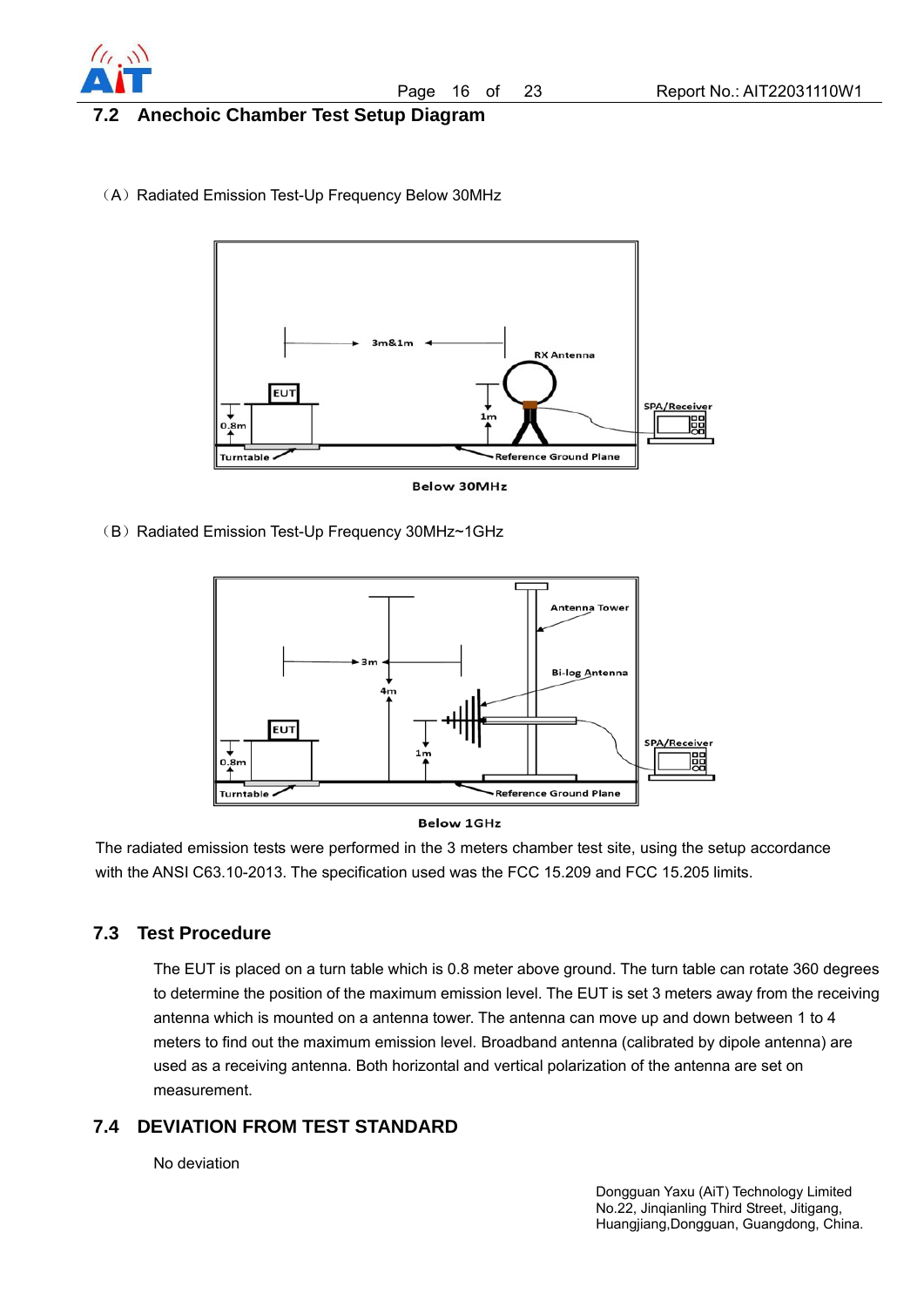

### **7.5 Test Result**

We pretest AC 120V and AC 230V in full load, half load and no load, the worst voltage was AC 120V in full load and the data recording in the report.

#### Measurement data:

Note: Limit dBuV/m @3m = Limit dBuV/m @300m+ 80 Limit dBuV/m  $@3m =$  Limit dBuV/m  $@30m + 40$ 

9 kHz~30 MHz

| Frequency | Meter Reading | Factor | <b>Emission Level</b> | Limits   | Margin   | Detector Type |
|-----------|---------------|--------|-----------------------|----------|----------|---------------|
| (MHz)     | $(dB\mu V)$   | (dB)   | (dBuV/m)              | (dBuV/m) | (dB)     |               |
| 96.9      | 33.04         | 41.65  | 74.69                 | 107.80   | $-33.11$ | Quasi-Peak    |
| 120.1     | 44.87         | 40.72  | 85.59                 | 105.95   | $-20.36$ | Quasi-Peak    |
| 120.1     | 38.86         | 40.72  | 79.58                 | 102.95   | $-23.37$ | Peak          |
| 381.7     | 35.58         | 32.49  | 68.07                 | 95.96    | $-27.89$ | Average       |
| 754.5     | 28.87         | 28.43  | 57.30                 | 70.06    | $-12.76$ | Quasi-Peak    |
| 2854.2    | 40.73         | 18.61  | 59.34                 | 69.50    | $-10.16$ | Quasi-Peak    |
| 4012.8    | 34.89         | 16.54  | 51.43                 | 69.50    | $-18.07$ | Quasi-Peak    |

Note:

Pre-scan in the all of mode, the worst case in of was recorded.

Factor = antenna factor + cable loss – pre-amplifier.

Margin = Emission Level- Limit.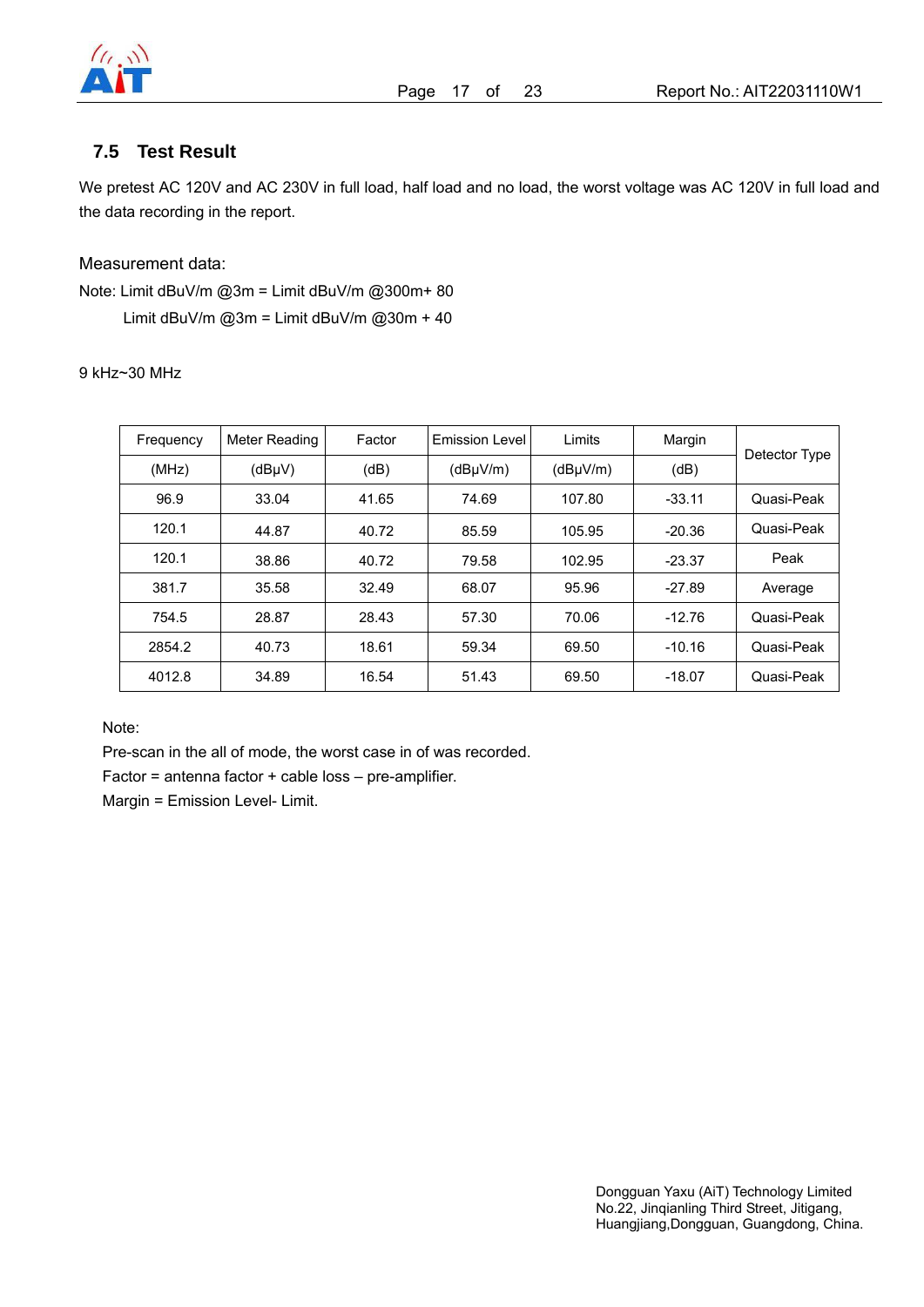

#### 30MHz-1GHz

| Temperature:  | l23.4℃              | Relative Humidity: | 152.3%             |
|---------------|---------------------|--------------------|--------------------|
| Pressure:     | 1101 kPa            | Polarization:      | <b>IHorizontal</b> |
| Test Voltage: | <b>AC 120V/60Hz</b> |                    |                    |

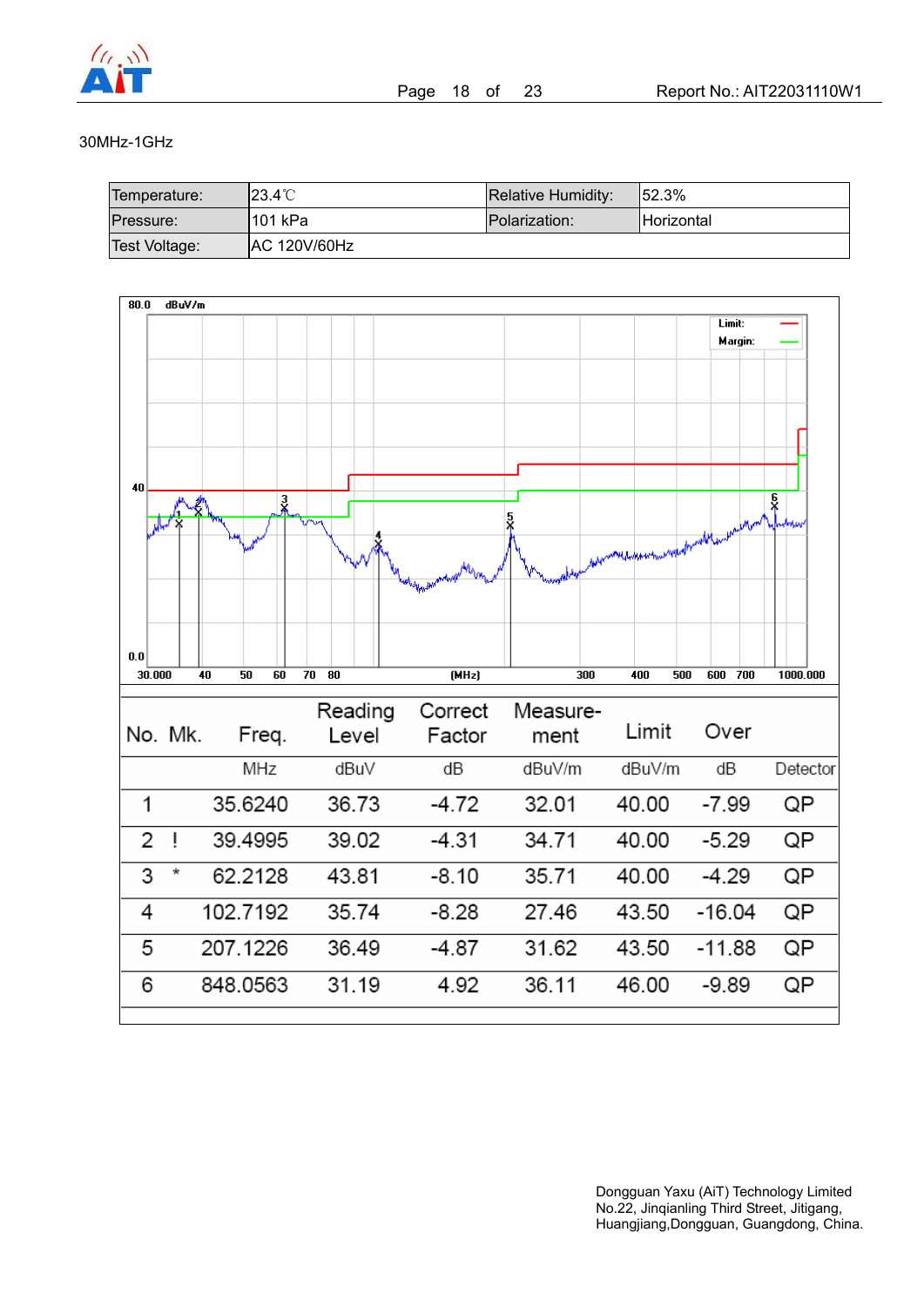

| Temperature:  | l23.4℃              | Relative Humidity: | 152.3%          |
|---------------|---------------------|--------------------|-----------------|
| Pressure:     | 1101kPa             | Polarization:      | <b>Nertical</b> |
| Test Voltage: | <b>AC 120V/60Hz</b> |                    |                 |



Remarks:

1.Final Level =Receiver Read level + Antenna Factor + Cable Loss – Preamplifier Factor

2.The emission levels of other frequencies are very lower than the limit and not show in test report.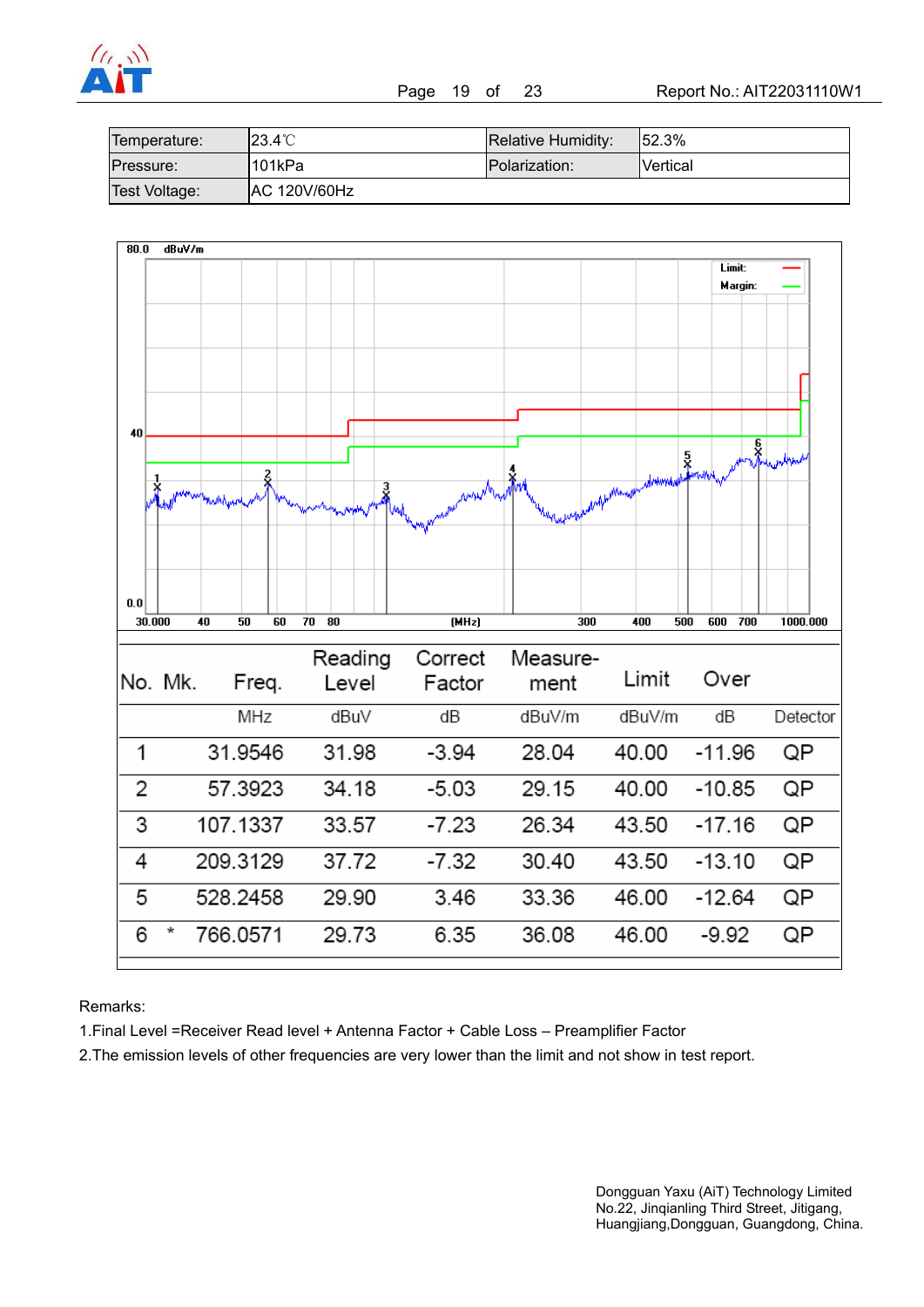

## **8 BANDWIDTH TEST**

#### **8.1 Test Procedure**

- 1. Set  $RBW = 1$  kHz.
- 2. Set the video bandwidth (VBW)  $\geq$  3 x RBW.
- 3. Detector = Peak.
- 4. Trace mode = max hold.
- 5. Sweep = auto couple.
- 6. Allow the trace to stabilize.

7. Measure the maximum width of the emission that is constrained by the frequencies associated with the two outermost amplitude points (upper and lower frequencies) that are attenuated by 20 dB relative to the maximum level measured in the fundamental emission.

#### **8.2 Test setup**

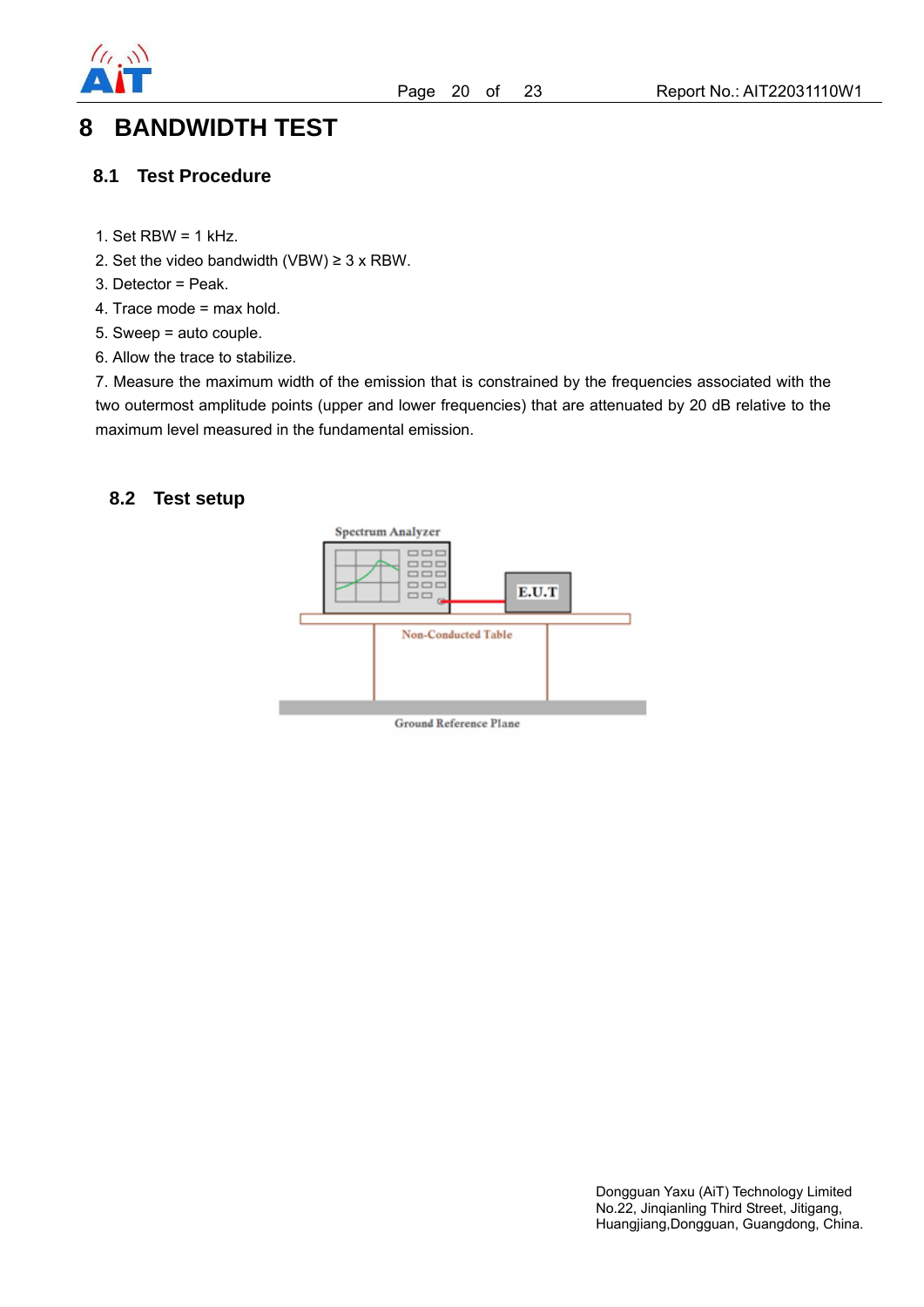

| Temperature: | $\sim$<br>24 | Relative Humidity: | 58% |
|--------------|--------------|--------------------|-----|
| Pressure:    | 101kPa       |                    |     |

| <b>Frequency</b> | 20dB bandwidth | 99% bandwidth | <b>Result</b> |
|------------------|----------------|---------------|---------------|
| (KHz)            | (KHz)          | (KHz)         |               |
| 120.023          | 2.69656        | -             | Pass          |

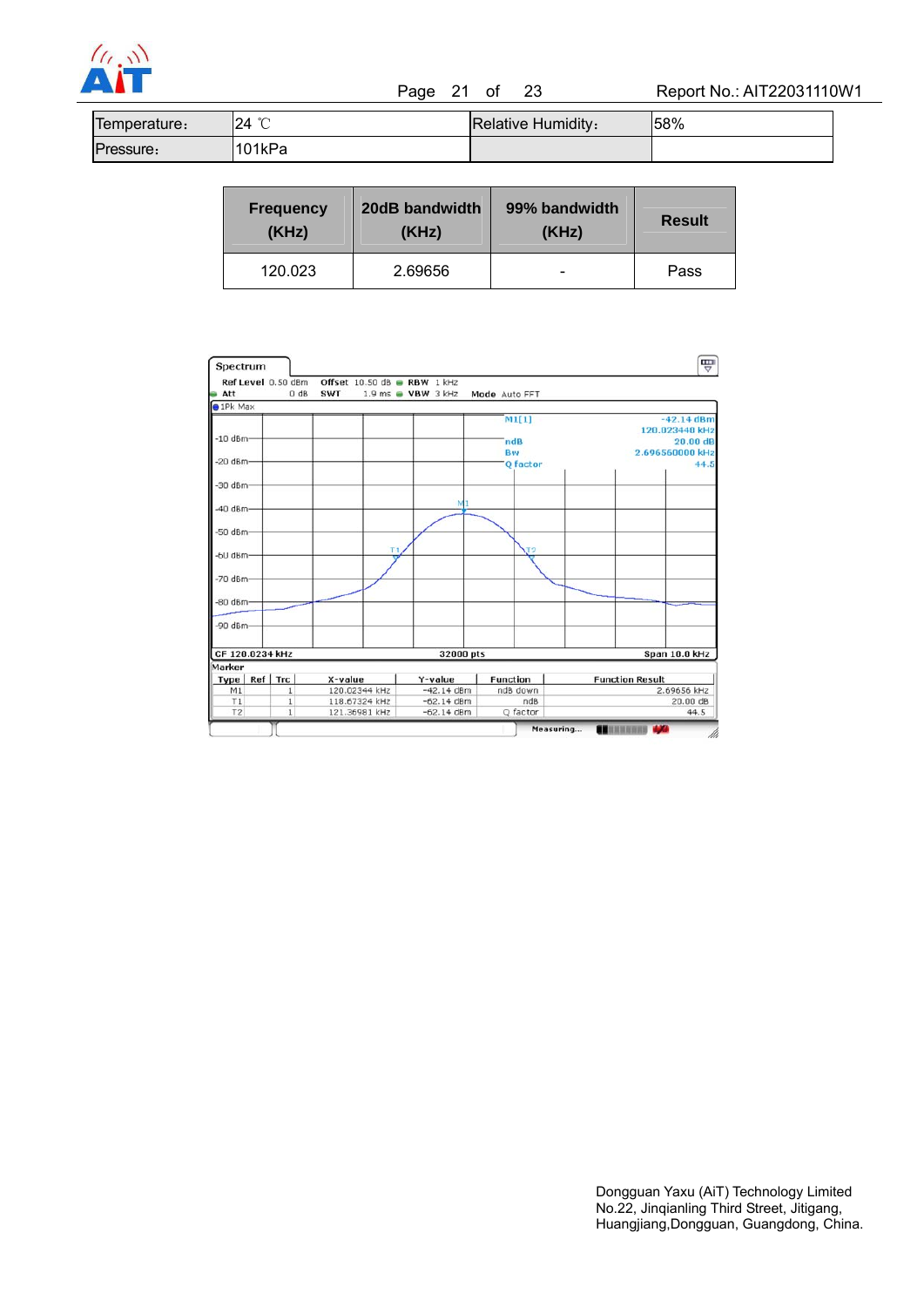

## **9 ANTENNA REQUIREMENT:**

#### **Standard requirement:** FCC Part15 C Section 15.203

An intentional radiator shall be designed to ensure that no antenna other than that furnished by the responsible party shall be used with the device. The use of a permanently attached antenna or of an antenna that uses a unique coupling to the intentional radiator, the manufacturer may design the unit so that a broken antenna can be replaced by the user, but the use of a standard antenna jack or electrical connector is prohibited.

#### **EUT Antenna:**

The antenna is Inductive loop coil Antenna, the best case gain of the antenna is 0dBi, reference to the appendix for details.